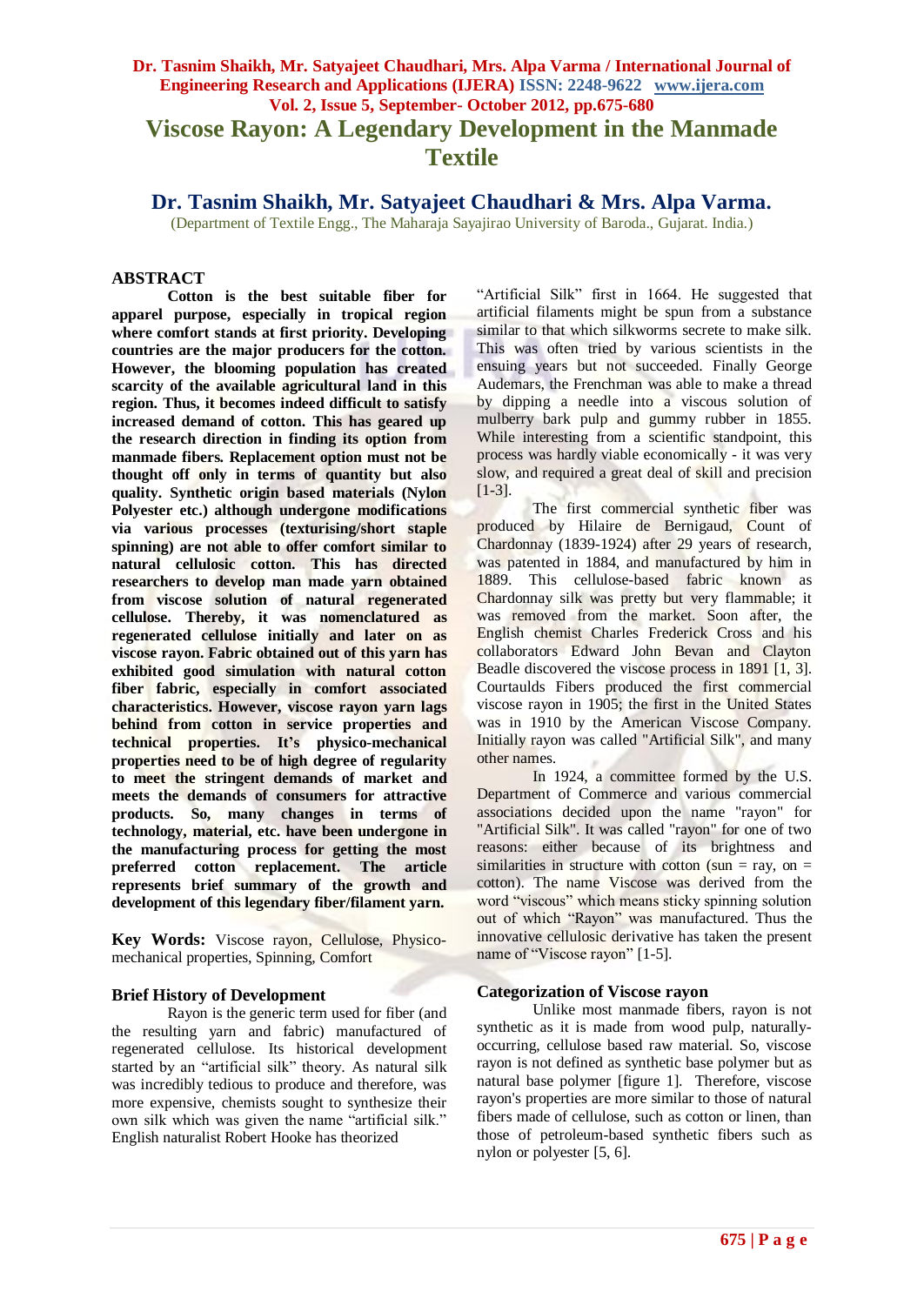

Figure: 1 Classification of Textile fibres **[***Goswami et al.***]**

#### **Manufacturing of Viscose Rayon**

Manufacturing process is shown diagrammatically in figure 2. [Pulp \(](http://en.wikipedia.org/wiki/Dissolving_pulp)usually from pine, spruce, or hemlock trees) is dissolved in [caustic soda](http://en.wikipedia.org/wiki/Caustic_soda) and after steeping for a specified period of time it is shredded and allowed to age. Ageing contributes to viscosity of viscose. The longer the ageing time the less viscosity it will have. The aged pulp is then treated with [carbon](http://en.wikipedia.org/wiki/Carbon_disulfide)  [disulfide](http://en.wikipedia.org/wiki/Carbon_disulfide) to form an orange-coloured cellulose xanthate, which is dissolved in caustic soda of a lower concentration. This is the starting stage of viscose formation. During the process an acetate [dope](http://en.wikipedia.org/wiki/Lacquer) is added to alkali cellulose which is necessary for the yarn lustre. Purified [cellulose](http://fibersource.com/f-tutor/cellulose.htm) is chemically converted into a soluble compound. A solution of this



Figure 2: Manufacturing process *[Birla Cellulosic TRADC]*

compound is passed through the [spinneret](http://fibersource.com/f-tutor/techpag.htm#spinneret) to form soft filaments that are then converted or "regenerated" into almost pure cellulose. Because of the reconversion of the soluble compound to cellulose, rayon is referred to as a regenerated cellulose fiber [6, 7]. The final chemical structure of viscose rayon is shown below [figure 3].



Figure 3: Cellulose is treated with alkali and carbon disulfide to yield Viscose Rayon *[Wikipedia, 2008]*.

Chemical reactions those undergo during the manufacturing process are summarised in brief henceforth [figure 4]. There are several types of rayon fibers in commercial used today. They are named according to the process by which the cellulose is converted to the soluble form and then regenerated. The most popularly used Rayon fibers are as follows:

- 1. Regular Rayon
- 2. High wet Modulus (HWM)
- 3. Tyre cord Rayon
- 4. Cuprammonium Rayon
- 5. Polynosic Rayon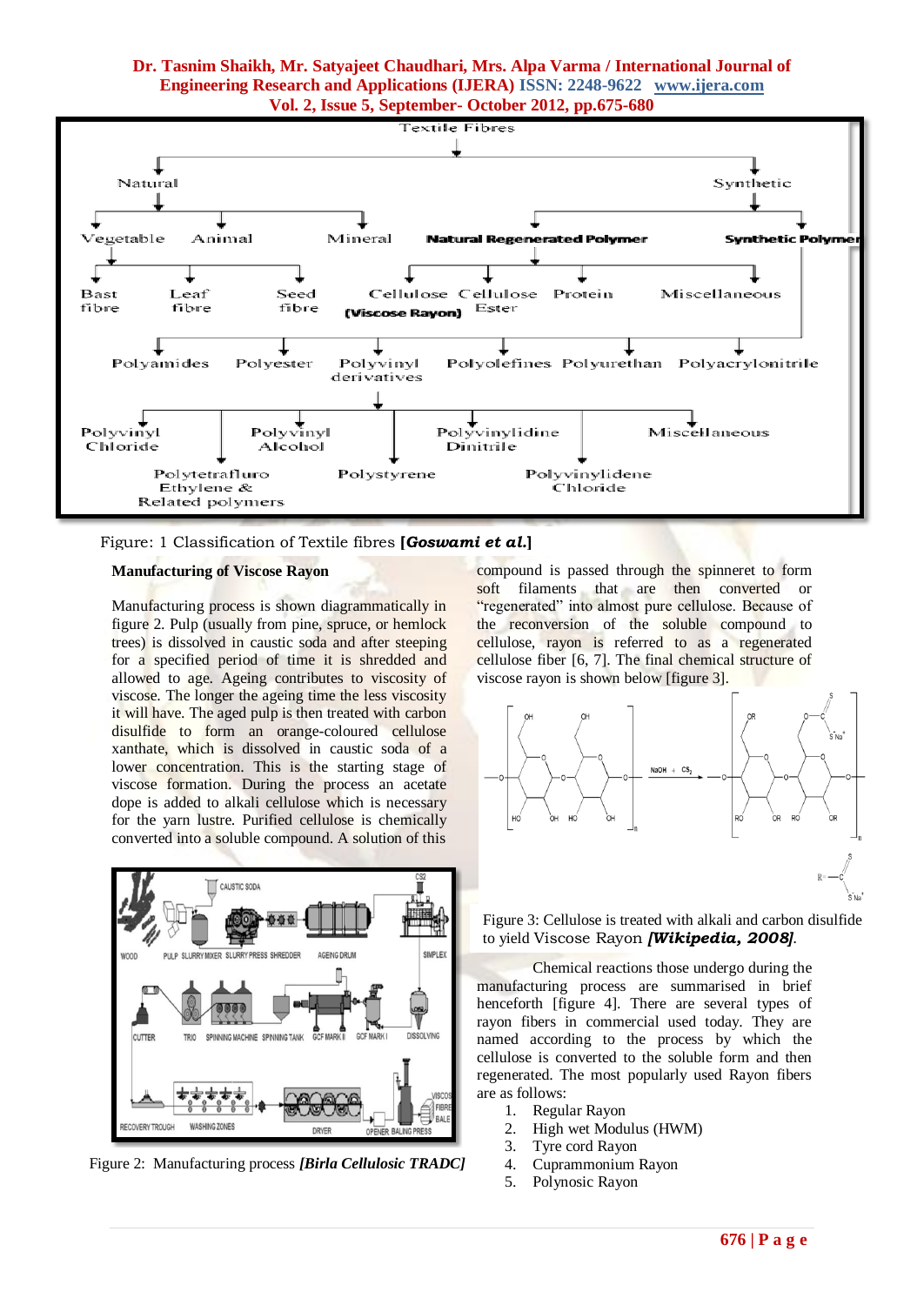| $(1)$ C <sub>6</sub> H <sub>9</sub> O <sub>4</sub> OH + NaOH $\rightarrow$ C <sub>6</sub> H <sub>9</sub> O <sub>4</sub> ONa+H <sub>2</sub> O |  |  |  |  |  |
|----------------------------------------------------------------------------------------------------------------------------------------------|--|--|--|--|--|
| (Cellulose is converted to alkali cellulose during                                                                                           |  |  |  |  |  |
| Steeping.)                                                                                                                                   |  |  |  |  |  |
| (2) $C_6H_9O_4ONa + CS_2 \rightarrow C_6H_9O_4OCSSNa + Na_2CS_3$                                                                             |  |  |  |  |  |
| (Carbon disulphide reacts with alkali cellulose.                                                                                             |  |  |  |  |  |
| Sodium cellulose xanthate & sodium trithiocarbamate                                                                                          |  |  |  |  |  |
| is produced during Xanthation.)                                                                                                              |  |  |  |  |  |
| (3) C <sub>6</sub> H <sub>9</sub> O <sub>4</sub> OCSSNa + NaOH Viscose Solution                                                              |  |  |  |  |  |
| (Viscose solution is formed during dissolution.)                                                                                             |  |  |  |  |  |
| (4) $C_6H_9O_4OCSSNa + H_2O \longrightarrow C_6H_9O_4OH + CS_2 + NaOH$                                                                       |  |  |  |  |  |
| (Sodium cellulose xanthate is decomposed to get                                                                                              |  |  |  |  |  |
| cellulose during Ripening.)                                                                                                                  |  |  |  |  |  |
| (5) $C_6H_9O_4OCSSNa + H_2SO_4 \rightarrow C_6H_9O_4OH + CS_2 + Na_2SO_4$                                                                    |  |  |  |  |  |
| (Recovery of cellulose from cellulose xanthate by                                                                                            |  |  |  |  |  |
| acid decomposition during spinning.)                                                                                                         |  |  |  |  |  |

Figure 4: Chemical reactions took place during manufacturing of Viscose Rayon

Factors which are to be considered for engineering the properties of different rayons are: degree of polymerization (DP), where higher the DP, higher will be the strength of fiber, low acid concentration spinning dope to slow down the rate of coagulation, use of modifiers along with zinc which will increase the gel state length during spinning, so high stretch can be given through orientation of polymer chains to improve physical properties, high spinning stretch is given to increase the orientation of polymer chains, zinc free dope. [8]

They all are [wet spun](http://fibersource.com/f-tutor/techpag.htm#wet spinning) yarns produced by semi continuous process. Wet spun refers that the filaments emerging from the spinneret pass directly into chemical baths for solidifying or regeneration. All of the early viscose production involved batch processing. In more recent times, processes have been modified to allow some semi-continuous production [6, 7].

#### **Pollution during manufacturing**

Polluting effects of carbon disulfide, zinc and other by-products of the viscose rayon production process has limited production volume in 1996 [8]. One way to comply with sulphur emission standards is to install a [wet sulphuric acid process](http://en.wikipedia.org/wiki/Wet_sulfuric_acid_process) unit which recovers sulphur compounds to sulphuric acid or use the [Lyocell](http://en.wikipedia.org/wiki/Lyocell) process which uses [N-](http://en.wikipedia.org/wiki/N-Methylmorpholine_N-oxide)[Methylmorpholine N-oxide](http://en.wikipedia.org/wiki/N-Methylmorpholine_N-oxide) as solvent [3-4].

Although rayon is made from wood pulp, a relatively inexpensive and renewable resource, processing requires high water and energy consumption, and has contributed to higher cost. Not only had that but also produced added air and water pollution [4], here zinc may cause skin cancer also, which affects the human life. Modernization of manufacturing plants and processes thereby mainly targeted towards the reduction in the product cost as well as pollution, which also added zinc free technology to reduce pollution due to zinc. Domestic spinning-finishing equipment for production of fibres and yarns has been improved in recent years to create highly efficient, unified equipment and to ensure the required sanitary-hygienic conditions [9].

#### **Properties**

Viscose Rayon has a silk-like aesthetic with superb drape and feel and retains its rich brilliant colors. Its cellulosic base contributes many properties similar to those of cotton or other natural cellulosic fibers. Rayon is moisture absorbent (more than cotton), breathable, comfortable to wear, and easily dyed in vivid colors. It does not build up static electricity, nor will it pill unless the fabric is made from short, lowtwist yarns.

Rayon is comfortable, soft to the skin, and has moderate dry strength and abrasion resistance. Like other cellulosic fibers, it is not resilient, which means that it will wrinkle. Rayon withstands ironing temperatures slightly less than those of cotton. It may be attacked by silverfish and termites, but generally resists insect damage. It will mildew, but that generally is not a problem.

One of rayon's strengths is its versatility and ability to blend easily with many fibers—sometimes to reduce cost, other times for lusture, softness, or absorbency and resulting comfort.

Rayon has moderate resistance to acids and alkalis and generally the fiber itself is not damaged by bleaches; however, dyes used in the fabric may experience colour change. As a cellulosic fiber, rayon will burn, but flame retardant finishes can be applied. Thus rayon's properties are more similar to those of natural cellulosic fibers, such as cotton as shown in table 1[4, 5].

#### **Applications of Viscose**

For a considerable time after viscose rayon was discovered in 1891, it was produced only on a small scale and was used mostly for decorative purposes, such as for imitation flowers or for small ornaments on dresses. Later on, it either replaced or was used with mercerized cotton yarns for embroidery purposes and for stockings. It was also used for domestic articles such as ties, children's coats, hoods, tablecloths, socks, shoes, and ornamental bags (Woodhouse, 1926).

Today, viscose rayon has found versatility especially in apparel, value addition applications, domestic items etc. due to its similarity with cotton and some places superiority on cotton [table 1]. Even high tenacity rayon has found application in industrial textiles. Few end uses are listed below along with summarized photographic images given in figure 5 [3, 10].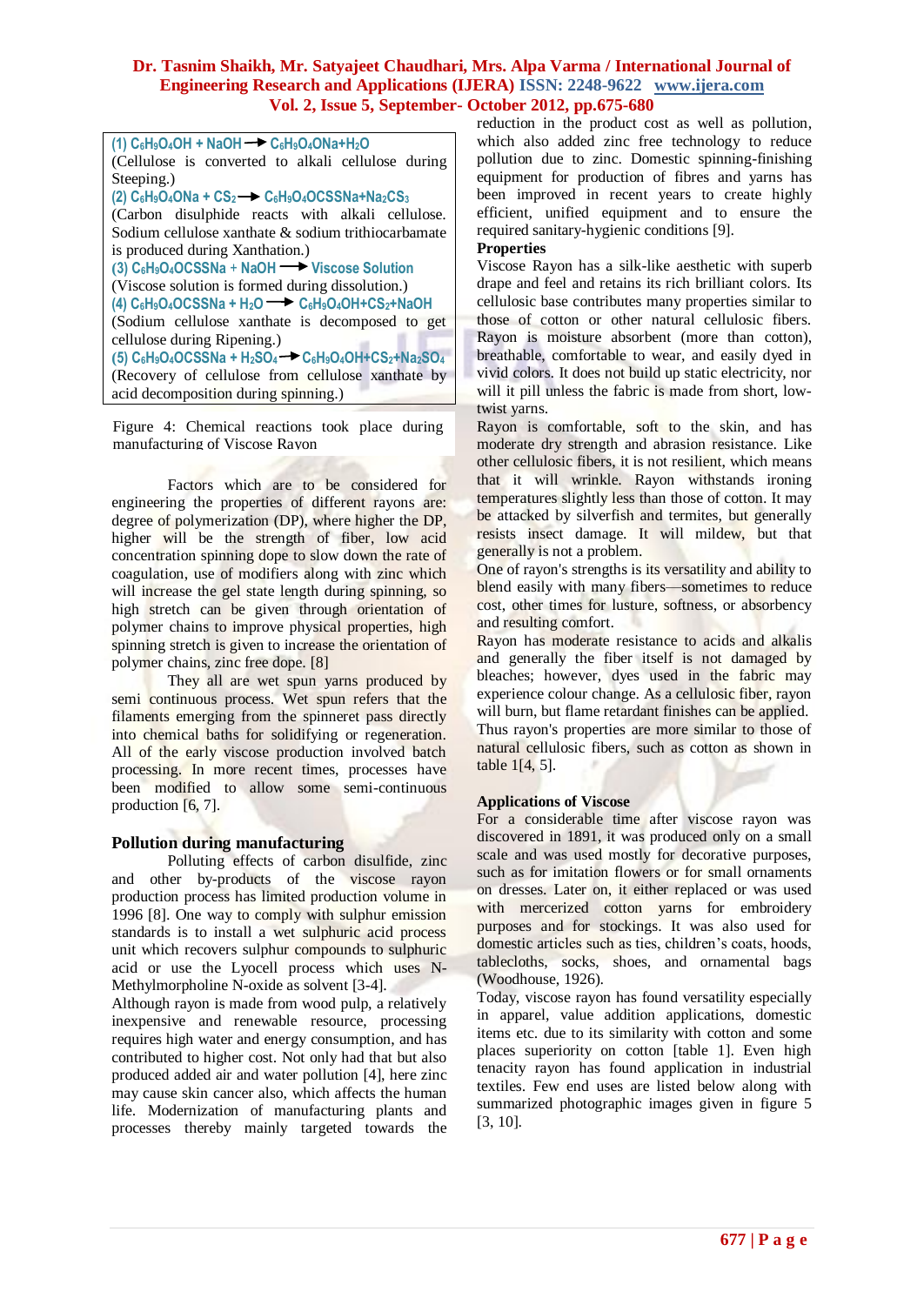|                                       | <b>REGULAR</b><br><b>VISCOSE</b> | <b>POLYNOSIC</b><br><b>RAYON</b> | High<br>wet<br><b>Modulus</b><br>(HWM) | <b>COTTON</b>      |
|---------------------------------------|----------------------------------|----------------------------------|----------------------------------------|--------------------|
| <b>Tenacity (gpd)</b>                 |                                  |                                  |                                        |                    |
| Dry                                   | $2.5 - 3$                        | $3.2 - 4$                        | $4 - 5$                                | $3 - 5$            |
| Wet                                   | $1.4 - 2$                        | $2.6 - 3.2$                      | $2 - 3$                                | $3.3 - 5.5$        |
| Wet Strength (gpd)                    |                                  |                                  |                                        |                    |
| (with 5% NaOH)                        | $1 - 1.3$                        | $2.2 - 2.7$                      | 2.5                                    | $2.7 - 3.3$        |
| Wet modulus (gpd)                     |                                  |                                  |                                        |                    |
| (with 5%NaOH)                         | $2.3 - 2$                        | $4 - 4.5$                        | $6 - 9.5$                              | N.A.               |
| Breaking Elong. (%)                   |                                  |                                  |                                        |                    |
| Dry                                   | $16 - 24$                        | $7 - 12$                         | $15 - 23$                              | $6 - 10$           |
| Wet                                   | $21 - 29$                        | $8 - 14$                         | $24 - 28$                              | $7 - 11$           |
| <b>Initial Wet Modulus (gpd)</b>      | 26                               | 12                               | 12                                     | 13                 |
| <b>Degree of Polymerisation</b>       | 250-300                          | 450-500                          | 500                                    | 1500-3000          |
| Recovery from stretch (at 2%)         | 85%<br>Poor                      | 95%<br>Good                      | 95%<br>Good                            | 98%<br>Good        |
| <b>Cross section</b>                  | <b>Serrated</b>                  | <b>Round</b>                     | N.A.                                   | <b>Bean Shaped</b> |
| 12<br>Moisture regain $(\frac{6}{6})$ | $11 - 14$                        | $11 - 14$                        | $11 - 14$                              | $6 - 8$            |
| Density(gm/cc)                        | 1.5                              |                                  |                                        | 1.52               |
| <b>Diameter</b>                       | 15, 20, 25 micron                |                                  |                                        |                    |

Table 1: Comparison of Cotton and different Rayon Fibers<sup>[8]</sup>



Figure 5: Applications of Viscose yarn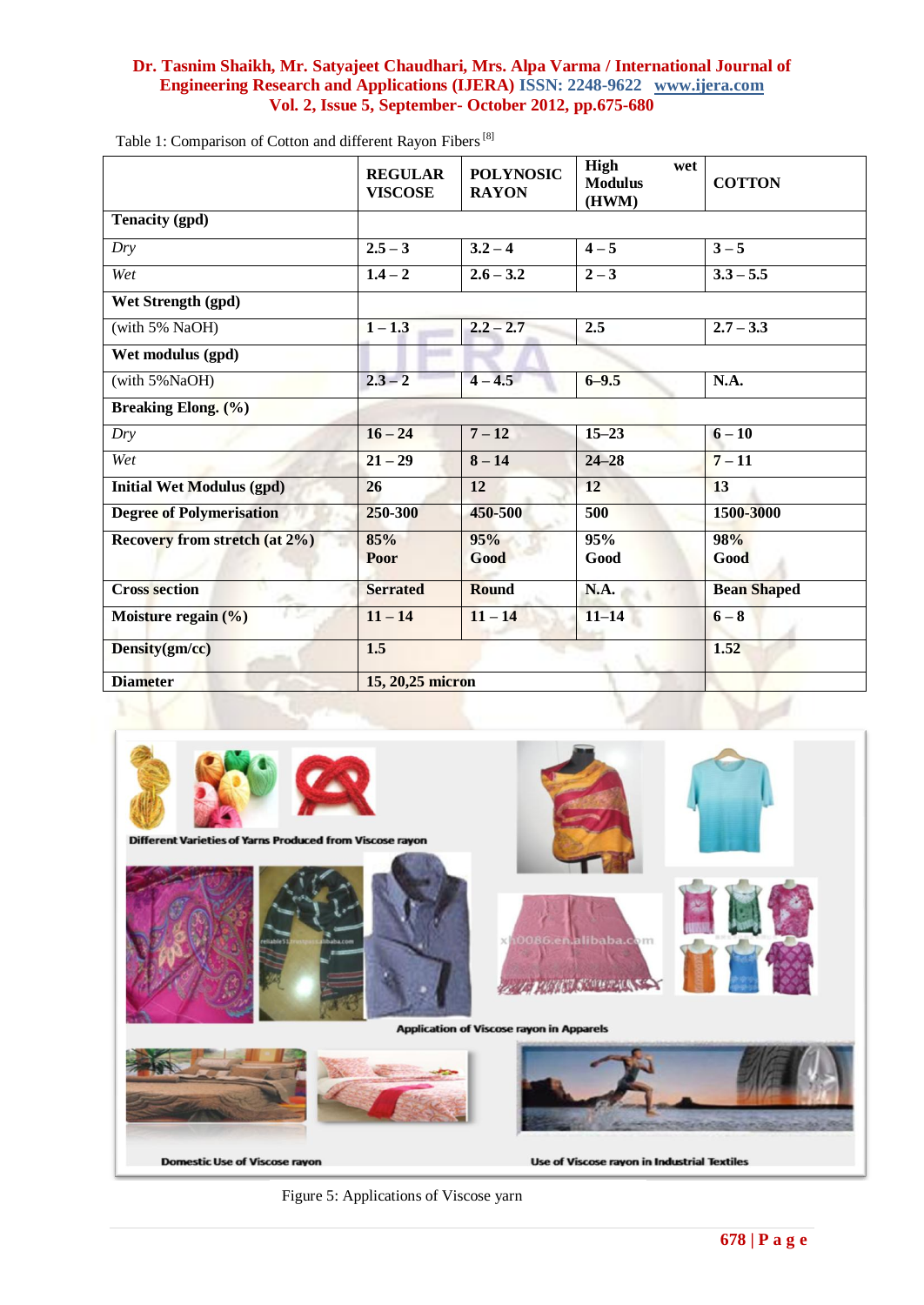- **Yarns:** Neither build up static electricity, nor will it pill unless the yarn is made from short staple with low-twist thus preferred for sewing thread, Easily dyed in vivid colours so, used as embroidery thread, chenille, cord, novelty yarn.
- **Apparel:** Rayon as a cloth is soft and comfortable. It drapes well, which is one of the reasons it is so desirable as an apparel fabric. Thus it is popularly used for making blouses, dresses, saris, jackets, lingerie, linings, millinery (hats), slacks, sport shirts, sportswear, suits, ties, work clothes.
- **Fabrics:** Rayon is the most absorbent of all cellulose fibers, even more so than cotton and linen (table 1). Because of this, rayon absorbs perspiration and allows it to evaporate away from the skin, making it an excellent summer fabric. Its high absorbency applies equally to dyes, allowing beautiful, deep, rich colours. Thus it is preferred for crepe, gabardine, suiting, lace, outer wear fabrics and linings for fur coats.
- $\div$  **Domestic Textiles:** Fabrics made out of viscose rayon has silk-like aesthetic with superb drape and feel so, used for bedspreads, blankets, curtains, draperies, sheets, slip covers, tablecloths, and upholstery.
- **Industrial Textiles:** high-tenacity rayon is used as reinforcement to mechanical rubber goods (tires, conveyor belts, and hoses), applications within the aerospace, agricultural and textile industries, braided cord, tapes. It is also used for [medical](http://en.wikipedia.org/wiki/Medical) [surgery](http://en.wikipedia.org/wiki/Surgery) products, nonwoven products[, tire](http://en.wikipedia.org/wiki/Tire) cord etc.
- **Other:** Rayon is a major feedstock in the production o[f carbon fiber.](http://en.wikipedia.org/wiki/Carbon_fiber)

# **Limitations of Viscose Rayon**

Although viscose rayon has many preferable qualities, it offers many restrictions during its processing. Moderate dry strength, pill resistance and abrasion resistance along with poor wet strength limits its processability. Although the structure of the rayon fiber is smooth, inelastic filaments like glass rods, these make it slippery in nature, difficult to handle during manufacturing until sized or highly twisted. Apart from this it is highly cohesive to entangle with shuttle eye or needle. All together add to its processing problems. Its higher lustrousness also enables it to use directly as apparels. [3-4, 11-12] Various attempts are made to overcome these limitations earlier also. Cut staple spinning of continuous filament yarns by ring spinning technique either as 100% viscose yarn or in blend is the best utilized option for the same. Though these yarns overcome limitations mentioned above, needs to follow longer route of production. Longer production process not only adds to time delay but also product cost [13].

Another option is texturising. It transforms flat round slippery structure into crimpy or loopy

structure with well bound constituents [6, 14-15]. It modifies glass rod like structure of continuous filament yarn to preferable bulkier and fuller appearance similar to ring spun yarn but without cutting them into staple fibres. The irregular surface caused due to formation of crimp/curl/ loops during texturising reduces its lusture. Bound constituents add to the stability, prevent stickiness, reduces slipping tendency due to increased grip. Apart from that this exercise is carried out in one step immediately after wet spinning. Thus texturising of viscose rayon can help in overcoming majority of its draw backs at economical and quicker way.

However non thermoplastic nature of viscose rayon and its poor wet strength are the major hurdles in its course of texturising. Ivanova et al. <sup>11, 12</sup> have tried to produce bulk yarn of viscose rayon by due modifications in manufacturing process. But it has not found success due to poor stability of the structure attained lost during weaving as well multistep production sequence. Altogether have made this product non favourable as well as costly.

Research is still going on in overcoming the limitations of this legendary cellulosic base filament yarn. This can further add to its acceptance in various applications.

#### **REFERENCES:**

- 1. [www.fibersource.com/f-tutor/rayon.html](http://www.fibersource.com/f-tutor/rayon.html)
- 2. Editors, Time-Life (1991). Inventive Genius. New York: Time-Life Books. p. 52. [ISBN](http://en.wikipedia.org/wiki/International_Standard_Book_Number) [0-8094-7699-1.](http://en.wikipedia.org/wiki/Special:BookSources/0-8094-7699-1)
- 3. [http://en.wickipedia.org/wiki/viscose\\_rayon](http://en.wickipedia.org/wiki/viscose_rayon)
- 4. Viscose rayon the oldest manmade fibre versatile fiber yarn <http://www.swicofil.com/viscose.html>
- 5. Ghezelayagh Ava, A Comparison of the Chemical Structures and Production Methods of Silk and Artificial Silk [http://cosmos.ucdavis.edu/archives/2008/clu](http://cosmos.ucdavis.edu/archives/2008/cluster8/ghezelayagh_ava.pdf) [ster8/ghezelayagh\\_ava.pdf](http://cosmos.ucdavis.edu/archives/2008/cluster8/ghezelayagh_ava.pdf)
- 6. Goswami, B.C., Martindale, J.G. & Scardino, F.L. (1977). *Textile yarns-Technology, structure and applications,* A Wiley-Interscience Publication.
- 7. H. V. Sreenivasa Murthy.( 1987). Introduction to Textile Fibres, The Textile Association India Publication.
- 8. V. B. Gupta & V. K. Kothari. (1997). Manufactured Fibre Technology, Chapman and Hall Publication, 2-6 Boundary Road London.
- 9. I. P. Baksheev, P. A. Butyagin, N. T. Butkova, and Yu. A. Malyugin, Fibre Chemistry, production of viscose fibre and yarn in cis countries Vol. 29, No. 4, 1997, pp 225-230.
- 10. [Rayon Fiber \(Viscose\) at fibersource.com](http://fibersource.com/f-tutor/rayon.htm)
- 11. [L. V. Ivanova,](https://springerlink3.metapress.com/content/?Author=L.+V.+Ivanova) [B. M. Lotarev,](https://springerlink3.metapress.com/content/?Author=B.+M.+Lotarev) [I. G. Shimko,](https://springerlink3.metapress.com/content/?Author=I.+G.+Shimko) [S. P. Lipinskii,](https://springerlink3.metapress.com/content/?Author=S.+P.+Lipinskii) [V. I. Merzlyakova](https://springerlink3.metapress.com/content/?Author=V.+I.+Merzlyakova) and [V. A.](https://springerlink3.metapress.com/content/?Author=V.+A.+Usenko)